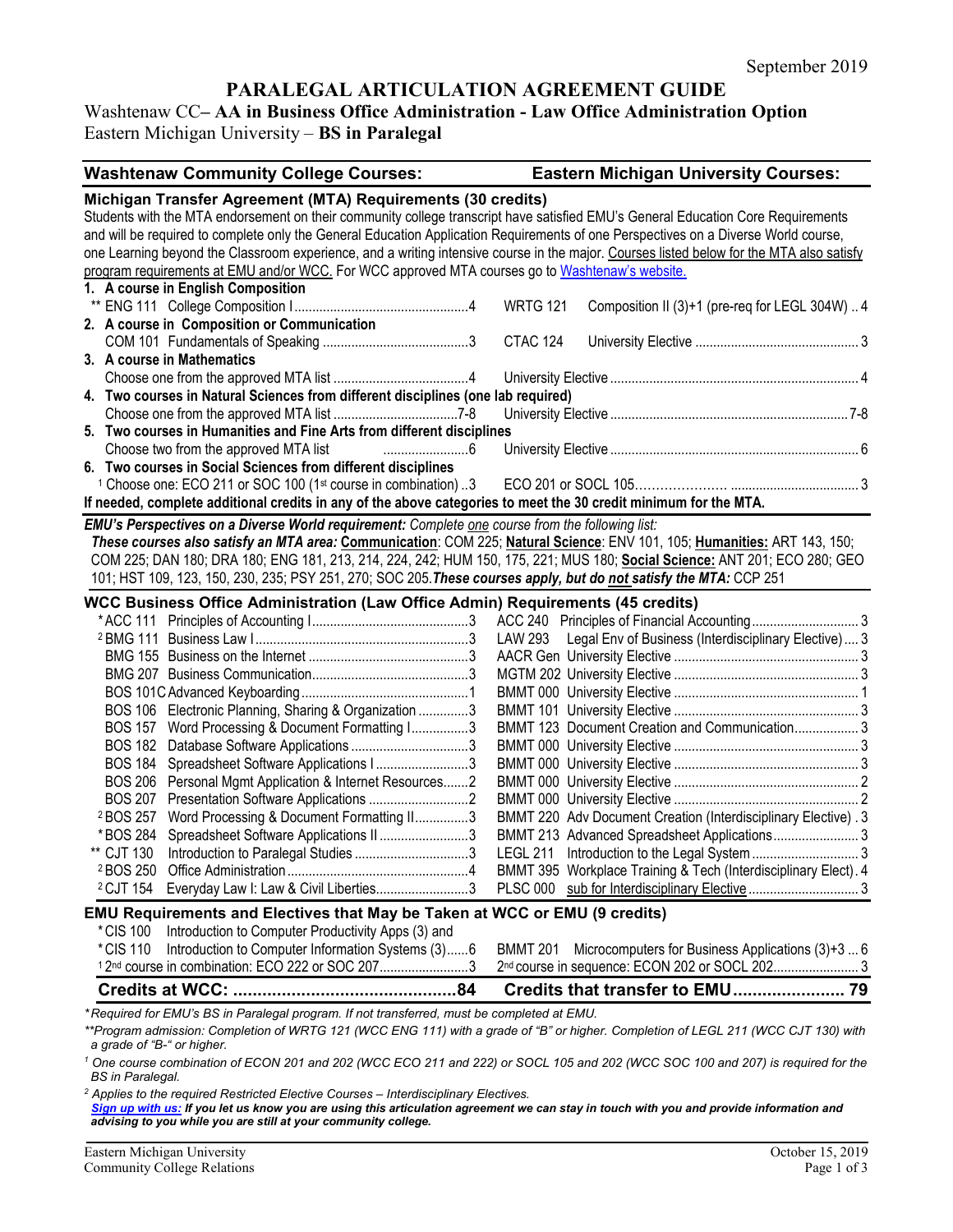# **PARALEGAL ARTICULATION AGREEMENT GUIDE**

Washtenaw CC**– AA in Business Office Administration - Law Office Administration Option** Eastern Michigan University – **BS in Paralegal**

### **Completion of the BS in Paralegal at EMU**

#### **Major Requirements (45 credits)**

#### **Required Courses (30 credits)**

|                 | LEGL 212 Law Office Administration and Technology  3              |  |
|-----------------|-------------------------------------------------------------------|--|
|                 | <sup>1,2</sup> LEGL 304W Legal Writing, Research and Analysis I 3 |  |
|                 | LEGL 305 Adv Legal Writing, Research, and Analysis II 3           |  |
|                 |                                                                   |  |
| <b>LEGL 313</b> |                                                                   |  |
| <b>LEGL 400</b> | Adv Legal Writing, Research & Analysis III  3                     |  |
| <b>LEGL 404</b> | Court Rules, Forms and Drafting Contracts 3                       |  |
| LEGL 405        | Civil Litigation, Investigation and Procedure I 3                 |  |
| <b>LEGL 406</b> | Civil Litigation, Investigation and Procedure II 3                |  |
|                 |                                                                   |  |

#### **Business & Information Processing (6 credits)**

| BMMT 496 Records Administration Using Database3   |
|---------------------------------------------------|
| LEGL 396 Electronically Stored Info & eDiscovery3 |

#### **Restricted Electives (9 credits)**

| <b>LEGL 300</b> | Marijuana Law (3)                                |
|-----------------|--------------------------------------------------|
| <b>LEGL 315</b> | Land Transaction and Real Estate (3)             |
| LEGL 318        | Women and the Law (3)                            |
| <b>LEGL 320</b> | Cyber Law and Compliance (3)                     |
| LEGL 379        | Special Topics (3)                               |
| LEGL 415        | Bankruptcy Law (3)                               |
|                 | <sup>3</sup> LEGL 416L4 Paralegal Capstone (3-6) |
|                 | LEGL 479 Special Topics (3)                      |
|                 |                                                  |

*1 Program admission requirement: Completion of LEGL 304W with a grade of "C+" or higher*

*2 Satisfies EMU's Writing Intensive requirement.*

*3 Satisfies EMU's Learning Beyond the Classroom requirement.* 

**Note:** This agreement is intended for WCC students pursuing their first bachelor degree at EMU. Prospective post bachelor degree students for Paralegal at EMU should contact EMU before enrolling for courses at WCC to see which courses from their first degree may apply to the program at EMU.

**Note:** LEGL 488L4 is a 150-hour internship that must be completed at EMU Legal Resource Center.